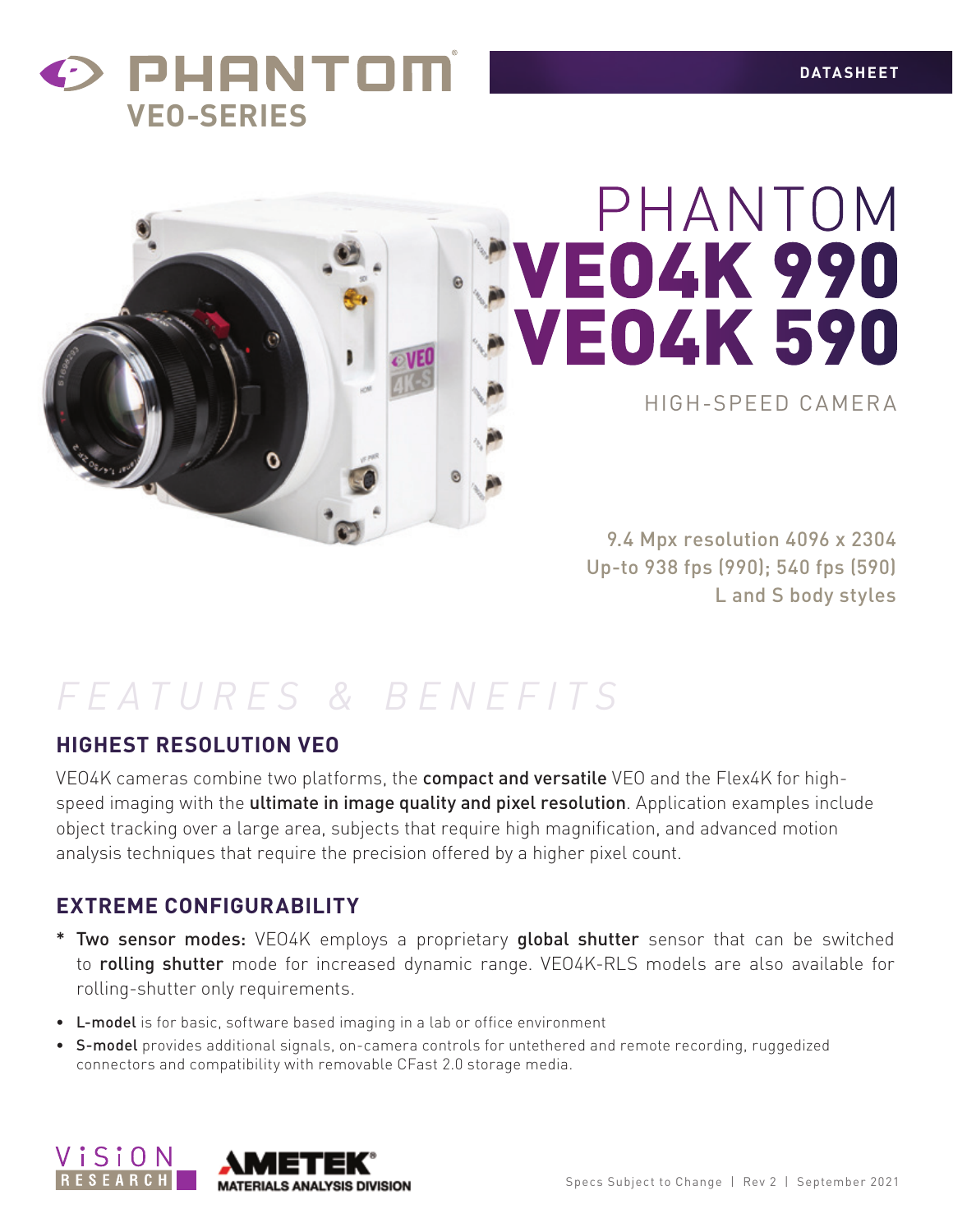

| <b>FRAME RATES &amp; EXPOSURE</b>     |                                                                                                                                                            |             |                         |
|---------------------------------------|------------------------------------------------------------------------------------------------------------------------------------------------------------|-------------|-------------------------|
| Top FPS at<br><b>Max Resolution</b>   | 990: 938                                                                                                                                                   | 590:540     | Sensor                  |
| Maximum FPS                           | 990: 64,300                                                                                                                                                | 590: 54,600 | Maxim<br>Resolu         |
| Minimum FPS                           | 24                                                                                                                                                         |             | <b>Bit Dep</b>          |
| <b>CAR Increments</b>                 | $2048 \times 4$                                                                                                                                            |             | <b>Pixel S</b>          |
| Minimum                               | 5 µs Standard                                                                                                                                              |             | Sensor                  |
| Exposure<br><b>Electronic Shutter</b> | VE04K models include global shutter (GS) and<br>rolling shutter (RS) modes by default.<br>VEO4K-RLS models are also available for<br>rolling-shutter only. |             | ISO Da<br>(12232)       |
|                                       |                                                                                                                                                            |             | <b>ISO Tur</b><br>12232 |
| <b>PIV Features</b>                   | Only available in GS mode. Enable shutter-off<br>mode for straddle time of 3.7 µs at max resolution,                                                       |             | Exposu                  |
|                                       | Supports Burst Mode                                                                                                                                        |             | Dynam                   |
| <b>Exposure Features</b>              | Overexposure indication over video and in PCC                                                                                                              |             | Readou                  |

| <b>IMAGING</b>                     |                                                                                    |                              |
|------------------------------------|------------------------------------------------------------------------------------|------------------------------|
| <b>Sensor Type</b>                 | CMOS (RS mode uses Correlated Double Sampling)                                     |                              |
| Maximum<br>Resolution              | 4096 x 2304                                                                        |                              |
| <b>Bit Depth</b>                   | $12$ -hit                                                                          |                              |
| <b>Pixel Size</b>                  | $6.75 \,\mathrm{\upmu m}$                                                          |                              |
| <b>Sensor Size</b>                 | 27.6 x 15.6; 31.7 mm diagonal                                                      |                              |
| <b>ISO Daylight</b><br>(12232 STD) | GS: Mono 2,500;<br>Color 640                                                       | RS: Mono 1,000;<br>Color 320 |
| <b>ISO Tungsten</b><br>(12232 STD) | GS: Mono 5,000;<br>Color 640                                                       | RS: Mono 2,000;<br>Color 320 |
| Exposure Index                     | Recommended El Range 4,000-8,000 Mono; 800-1000<br>Color (both Global and Rolling) |                              |
| Dynamic Range                      | GS: 54.8 dB (9 stops)                                                              | RS: 71.6 dB (12 stops)       |
| <b>Readout Noise</b>               | $GS: 31e-$                                                                         | RS: 9.6 e-                   |

#### **FRAME RATE CHART**

Table provides examples of common resolutions and frame rates. The record times shown are for 72GB RAM at the frame rate shown. Duration will be 1/2 the time for 36GB RAM.

| Maximum Frame Rate - FPS; (72GB Record time - Sec) |                 |                |
|----------------------------------------------------|-----------------|----------------|
| <b>Resolution</b><br>$(H \times V)$                | <b>VEO 990</b>  | <b>VEO 590</b> |
| 4096 x 2304                                        | 938 (5.5)       | 530 (10)       |
| 4096 x 2160                                        | $1,000$ $(5.6)$ | 570 (10)       |
| 4096 x 2048                                        | 1,050(5.8)      | 600 (10)       |
| 4096 x 1152                                        | 1,850(5.8)      | 1,070(10)      |
| 4096 x 1080                                        | 1,970 [5.8]     | 1,140(10)      |
| 4096 x 720                                         | 2,930 (5.8)     | 1,700(10)      |
| 4096 x 360                                         | 5,660(6)        | 3,330 (10)     |
| 4096 x 8                                           | 64,300 (10)     | 54,600 (12)    |
| 2048 x 2048                                        | 1,050(11)       | 600 (10)       |
| 2048 x 1152                                        | 1,850 (11)      | 1,070(20)      |
| 2048 x 1080                                        | 1,970 (11)      | 1,140(20)      |
| 2048 x 240                                         | 8,220 (12)      | 4,900 (20)     |
| 2048 x 8                                           | 64,300 [21]     | 54,600 (25)    |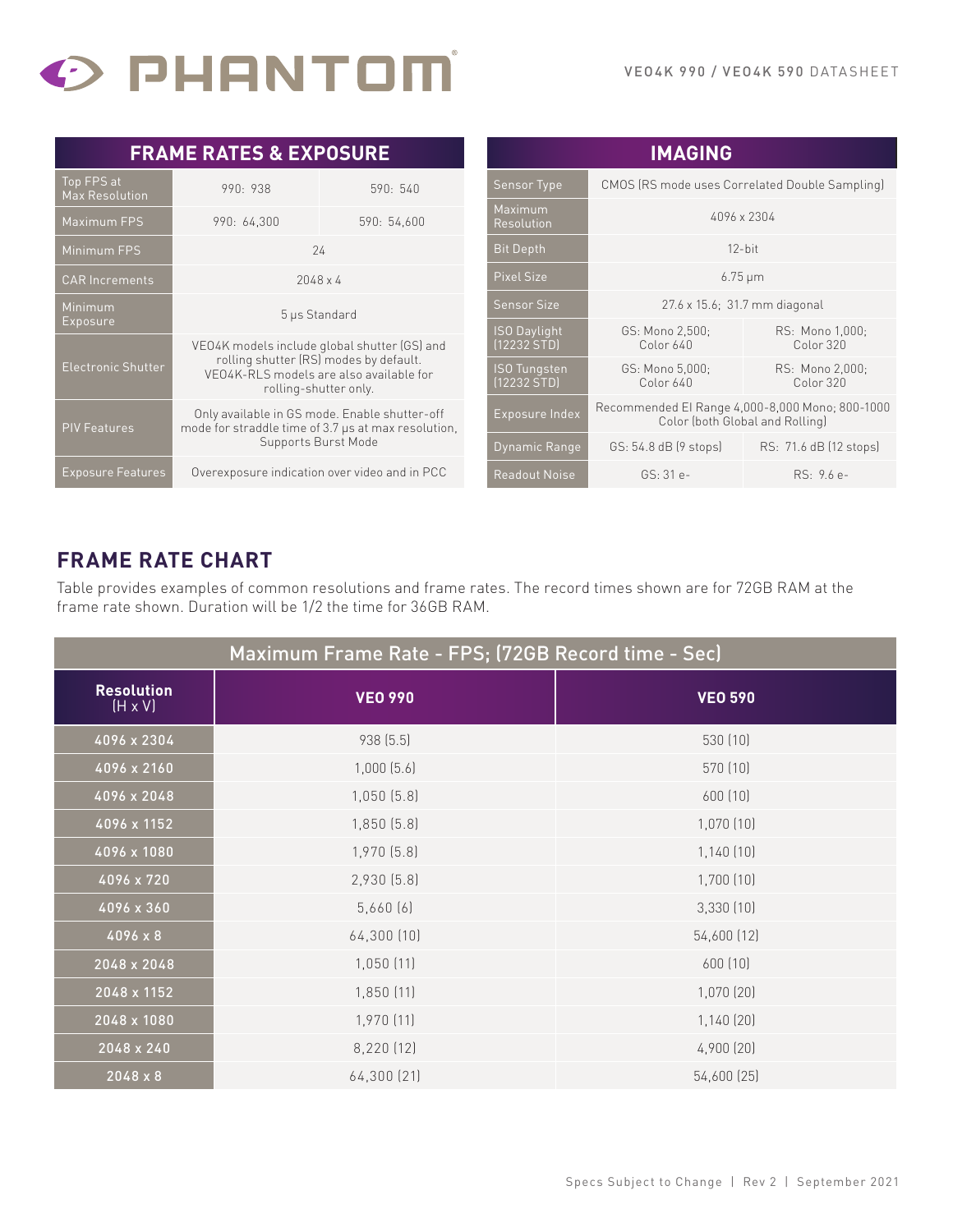| <b>CONNECTIVITY &amp; SIGNALS</b> |                                                                                                                              |                                                                                                                          |                                            |
|-----------------------------------|------------------------------------------------------------------------------------------------------------------------------|--------------------------------------------------------------------------------------------------------------------------|--------------------------------------------|
| Ethernet                          | Gigabit Standard, 10Gb Optional                                                                                              |                                                                                                                          |                                            |
| Timecode                          |                                                                                                                              | IRIG-B Modulated and Un-modulated                                                                                        |                                            |
| <b>Port Descriptions</b>          |                                                                                                                              | S-model                                                                                                                  | L-model                                    |
|                                   | Ethernet                                                                                                                     | Fischer 8-pin                                                                                                            | R.J45                                      |
|                                   | Power                                                                                                                        | Fischer 6-pin                                                                                                            | Fischer 6-pin                              |
|                                   | Range Data                                                                                                                   | Fischer 8-pin                                                                                                            | N/A                                        |
|                                   | <b>USB</b>                                                                                                                   | Yes for WiFi dongle                                                                                                      | N/A                                        |
|                                   | Video output                                                                                                                 | 3G-SDI (2 ports),<br>HDMI                                                                                                | 3G-SDI (1 port),<br><b>HDMI</b>            |
|                                   | Dedicated BNC                                                                                                                | $3G-SDI$                                                                                                                 | Trigger, Timecode-in, Trigger, Timecode-in |
|                                   | Programmable<br>$I/O$ BNC                                                                                                    | 4 ports                                                                                                                  | 2 ports                                    |
| I/O Signals                       |                                                                                                                              | Programmable I/O for Fsync, Strobe, Ready, Timecode-out,<br>Event, Memgate, Pretrigger. Assign and define signals in PCC |                                            |
| Hardware Trigger                  | Dedicated BNC                                                                                                                |                                                                                                                          |                                            |
| Software Trigger                  | Trigger button (S-model); via Ethernet                                                                                       |                                                                                                                          |                                            |
| Synchronization                   | External Sync via FSync or IRIG Timecode                                                                                     |                                                                                                                          |                                            |
| <b>Recording Features</b>         | CFAST [S-model]                                                                                                              | Burst mode (GS mode), Continuous recording & AutoSave to                                                                 |                                            |
| Video Output                      | 3G-SDI via BNC (rear, S-model only), Din and Micro HDMI type<br>D port (front)<br>Cameras prior to 2021 had HDMI type A port |                                                                                                                          |                                            |
| <b>Accessory Power</b>            | 4-pin Hirose (front) for 12V monitors up to 1 Amp                                                                            |                                                                                                                          |                                            |





*VEO S-model (Top), L-model (Bottom)*

| <b>CONTROL</b>                  |                                                                                                                                                                                                                           |  |
|---------------------------------|---------------------------------------------------------------------------------------------------------------------------------------------------------------------------------------------------------------------------|--|
| Software & OS                   | Phantom PCC (Windows); SDK also available with MatLab and LabView drivers                                                                                                                                                 |  |
| On-camera Controls              | S-models only. Access menu system with encoder, viewed on video monitor. Buttons for trigger, play and save – Color<br>indicates current camera state                                                                     |  |
| <b>Primary File Format</b>      | Phantom Cine RAW [.cine]                                                                                                                                                                                                  |  |
| <b>Alternative File Formats</b> | Easily convert to formats including .mp4, Apple ProRes .mov, .avi, Tiff, JPG, DNG and many more using PCC. Cine files<br>are directly compatible with many major video editing and motion analysis programs               |  |
| Software Feature<br>Highlights  | Continuous Recording for automated workflows, Integrated Data Acquisition (NI-DAQ), support for DIC Calibration with<br>Sync-Snapshot menu, advanced Image Tools including Crop & Resample, Tone Curves, Filters and more |  |